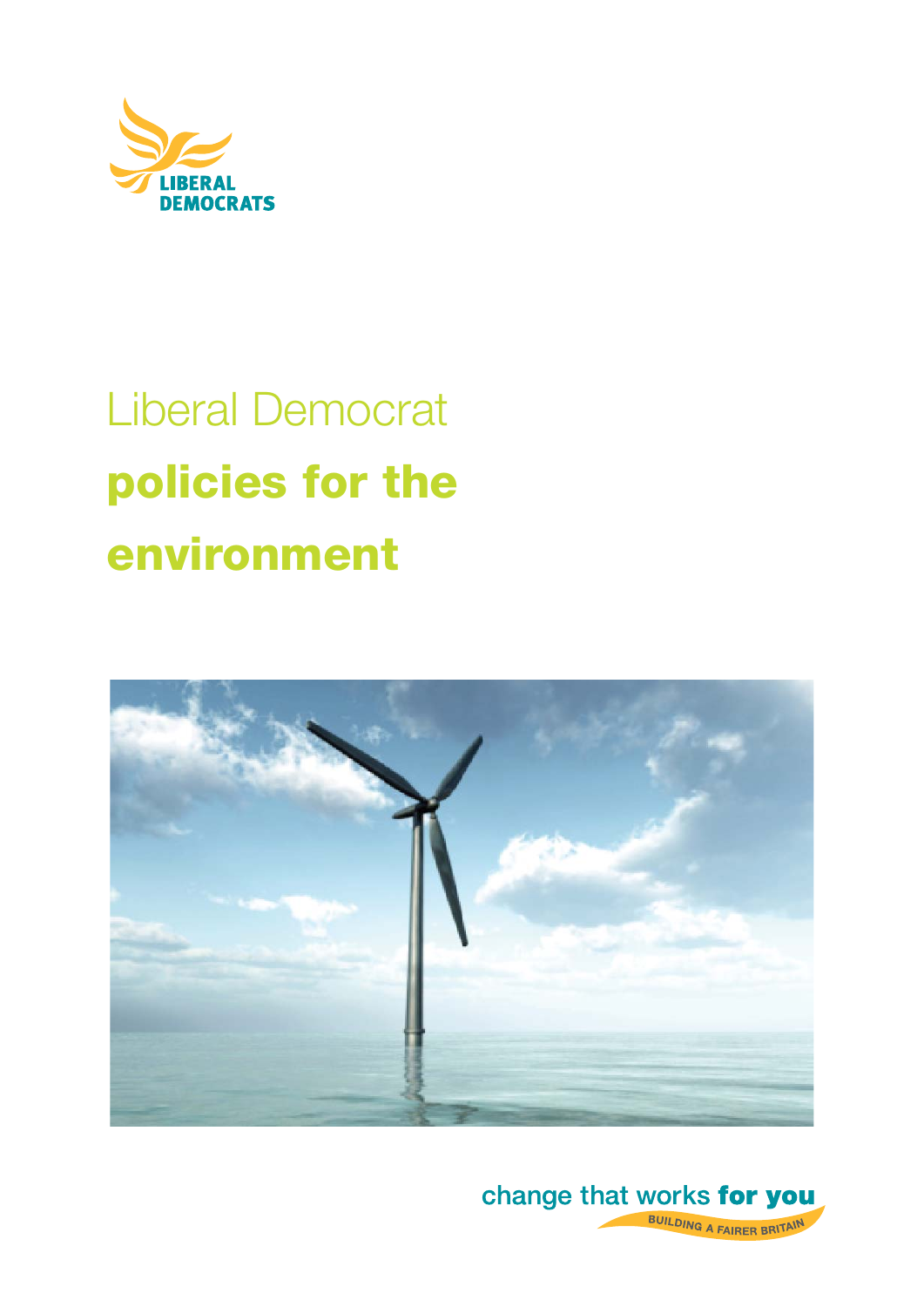

The Liberal Democrats are the only party in British politics that can and will put the environment at the heart of government. We will set – and stick to – ambitious targets for a zero-carbon future. And we'll protect our natural environment, promoting biodiversity and making sure everyone has access to clean air, clean water and open spaces.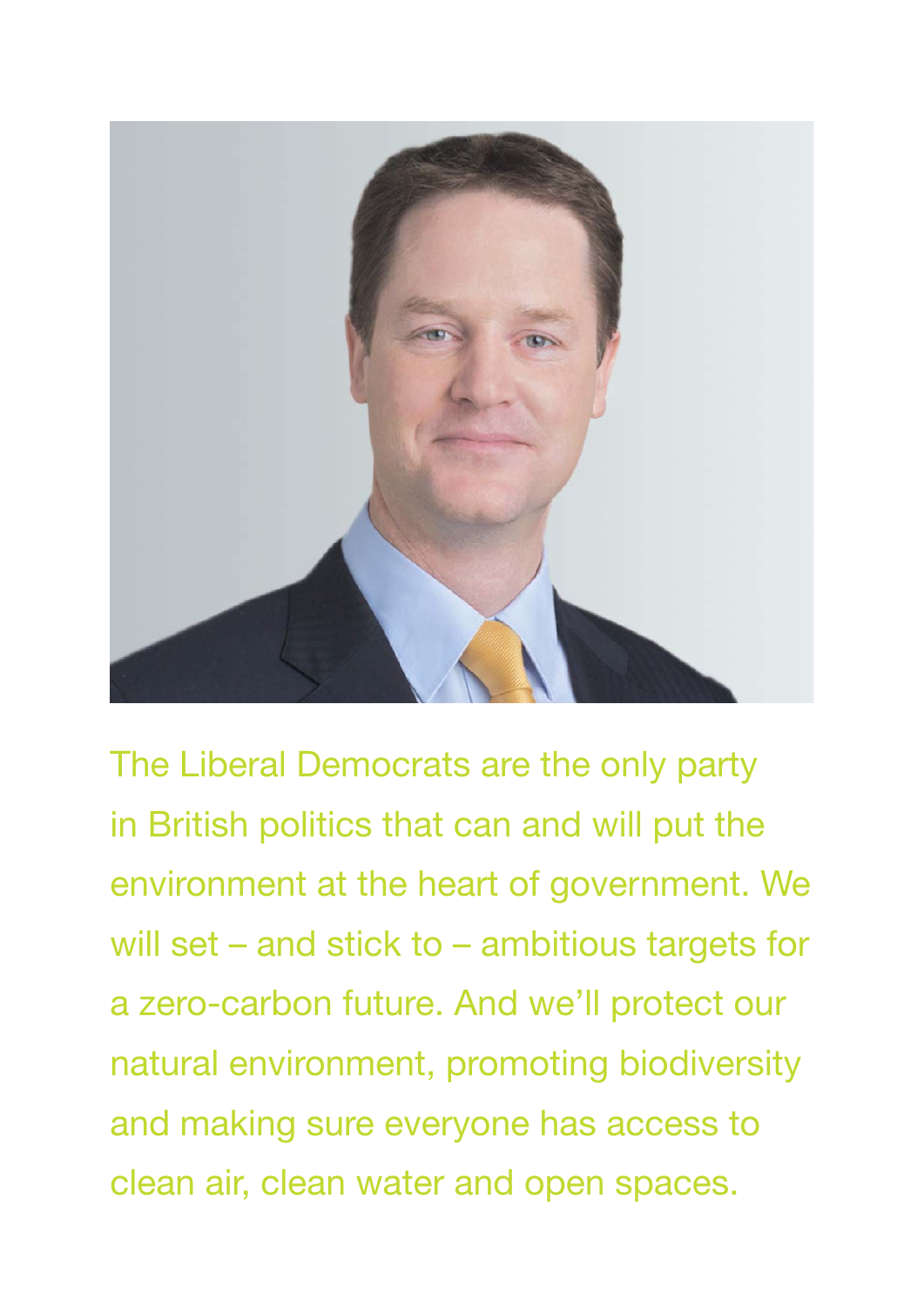This election is not like any other. We now know, from climate scientists, that the next government will be the last that can stop dangerous climate change. That is a huge responsibility for the party that wins this election. But it's an even bigger responsibility for the voters that will choose them on May 6.

So my message to you is this: don't settle for a Labour party that has had thirteen years to deliver on the environment and has failed. Don't settle for a Conservative party that talks the talk on green issues, only to align themselves with climate change deniers in the European Parliament. And don't give your vote to a Green Party that cannot make a difference in Westminster.

Instead, choose the only party that was taking a stand on saving the planet well before it became fashionable. The only party that has led the way on tackling climate change, from championing the 10:10 campaign in our councils, to setting out radical plans in Parliament to cut Britain's carbon emissions. The only party that, now, in the wake of the economic crisis, is setting out a vision for a new, sustainable economy that protects our world rather than sacrifices it.

The Liberal Democrats are the only party in British politics that can and will put the environment at the heart of government. We will set – and stick to – ambitious targets for a zero-carbon future. We'll set an example at home and show leadership abroad too. We'll begin creating our new, green economy on day one by investing in green technologies, energy efficiency and public transport, creating tens of thousands of new jobs that last. And we'll protect our natural environment, promoting biodiversity and making sure everyone has access to clean air, clean water and open spaces.

Britain needs change – change that works for our planet. Here we outline our plan to deliver that change:

- Building green infrastructure and a sustainable economy
- Fair fuel bills and energy efficient homes
- Switching to renewable energy
- Saving lives by cutting air pollution
- Public transport you can rely on
- Taking a global lead on climate change
- Protecting and enhancing our green and pleasant land
- Managing water for everyone
- Zero waste
- Protecting the Global Environment

Vote for the Liberal Democrats, and stop climate change before it is too late.

Nick Lloy

Nick Clegg Leader of the Liberal Democrats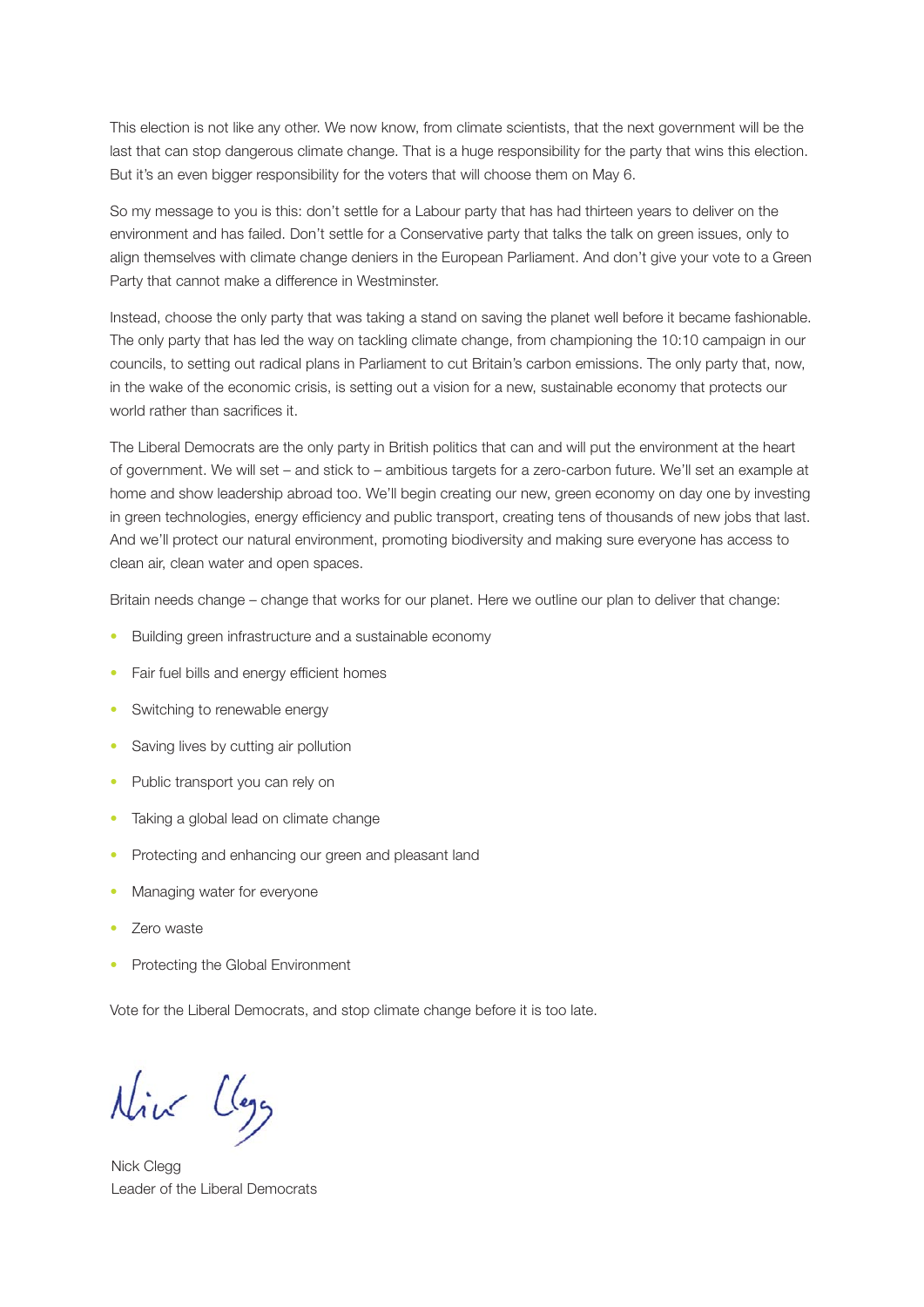## building green infrastructure and a sustainable economy with jobs that last

Liberal Democrats want to build an economy that is based on innovation and sustainability. Our aim is to deliver growth that is environmentally sustainable and lasts. We will begin our term in office with a one-year job creation and green economic stimulus package. We have identified £3.1bn of public spending that can be used to create 100,000 jobs. This programme will be a first step towards our target of a zero-carbon Britain by 2050.

We will build up the green economy by investing up to £400 million to refurbish shipyards in the North of England and Scotland so they can manufacture offshore wind turbines and other marine renewable energy equipment. We will invest £140 million in a bus scrappage scheme to help bus companies replace old polluting buses with new, accessible low-carbon ones and create jobs. We will use the substantial purchasing power of government to expand the markets for green products and technologies.

We will set aside extra money for schools which want to improve the energy efficiency of their buildings. They will pay back the loan over time from energy savings, creating a rolling fund to help insulate other public buildings. We will also bring 250,000 empty homes back into use. People who own these homes will get a grant or a cheap loan to renovate them so they can be used: grants if the home is for social housing, loans for private use.

To help the transition to a green economy over the longer-term, we will set up a United Kingdom Infrastructure Bank (UKIB) with government seed funding to attract in private finance – essential to delivering the much-needed expansion of Britain's transport and energy infrastructure when public finances are tight. We will investigate other ways of raising seed capital such as auctioning airport landing slots.

## fair fuel bills and energy efficient homes

Energy companies charge you less for your energy the more you use. That's unfair and environmentally crazy. It means a pensioner heating one room pays more per unit than a millionaire heating a mansion. Britain has some of the worst insulated homes in Europe. Tens of thousands of older people die from the cold every year, and a million pensioners can only afford to heat one room. We will change the tariffs used by energy supply companies so the first, essential, energy you use is the cheapest, rewarding those who make the effort to use less.

We will launch an 'Eco Cash-Back' scheme, for one year only, which will give you £400 if you install double glazing, replace an old polluting boiler, or install micro-generation. We will also begin a national programme to insulate many more homes paid for by the savings from lower energy bills, and make sure every new home is fully energy efficient by improving building regulations.

#### switching to renewable energy

In order to stop being a carbon emitter, Britain must make the switch to renewable energy and clean coal. We will meet the EU 15% renewables target. We will set a target for 40 per cent of UK electricity to come from clean, non-carbon-emitting sources by 2020, rising to 100 per cent by 2050. We will set out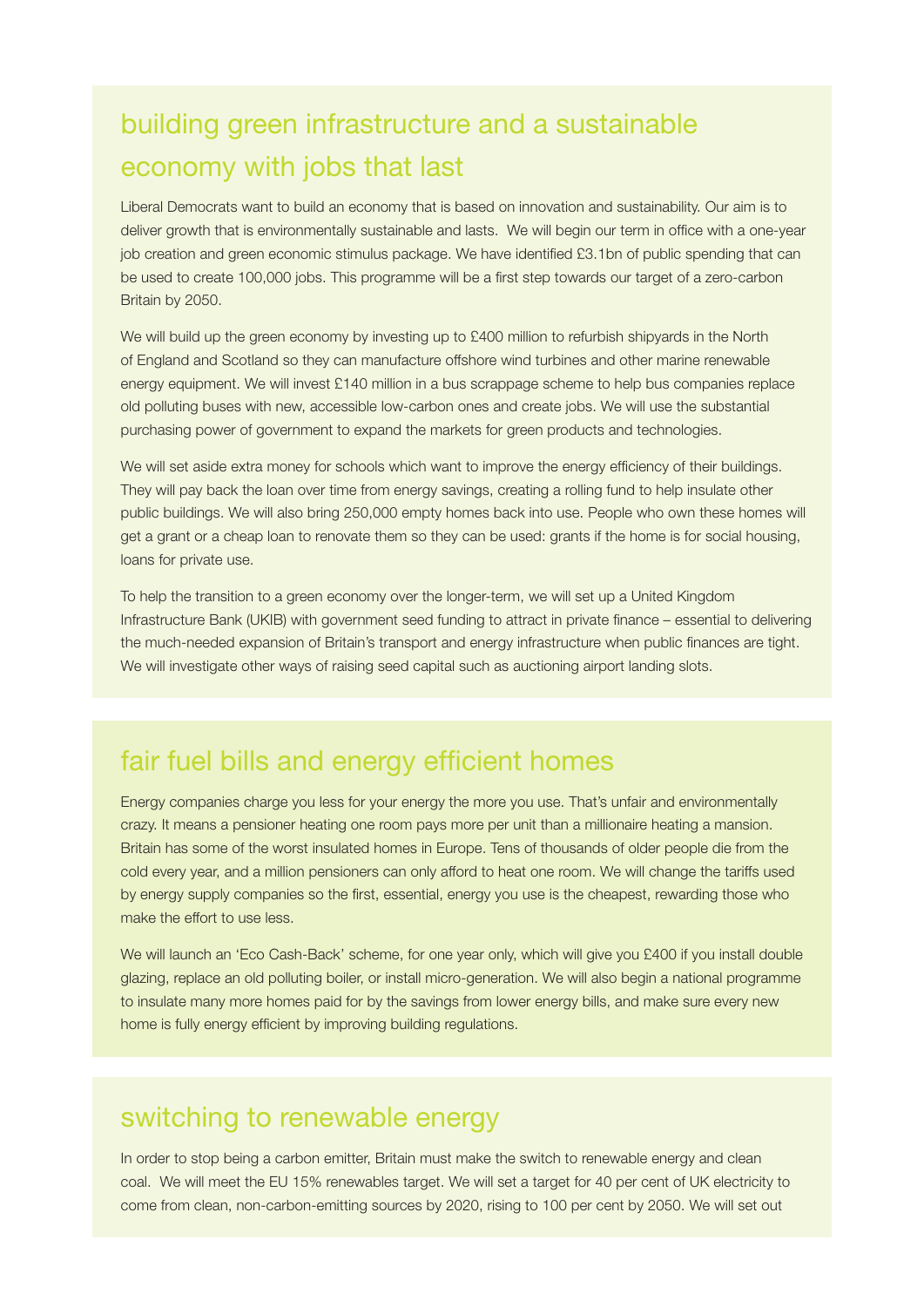a clear renewables routemap to 2050, covering grid access and investment in electricity networks and we will commit the government to the goals of the 10:10 campaign as a first step.

Liberal Democrats will give people a fair chance to go green, by creating a new 'Eco Cash-Back' scheme and ensuring the feed-in tariff scheme which guarantees prices for micro-generation will benefit community-scale, small business and agricultural projects of under 5MW. We will improve energy efficiency in the commercial and public sectors, by strengthening the CRC Energy Efficiency Scheme, and requiring companies and government departments to report on their energy use and set targets for reducing it. We will set a 30 per cent energy efficiency improvement target for 2020.

We will transform the electricity networks into a dynamic electricity grid that can better connect and integrate new, clean energy technologies particularly through the better use of sub-sea connections, leading to the development of a European Supergrid. We will block any new coal-fired power stations – the most polluting form of power generation – unless they are accompanied by the highest level of carbon capture and storage facilities (CCS). And we will phase in a CCS regime for all industrial emissions by 2020.

We will say no to a new generation of nuclear power stations; nuclear power is a far more expensive way of reducing carbon emissions than promoting energy conservation and renewable energy.

#### saving lives by cutting air pollution

Thousands of people die every year because of air pollution. It's unfair that they and their families suffer. We will improve your health by cutting pollution. We will cancel plans for a third runway at Heathrow and other airport expansion in the South East, placing an overall cap on the levels of aviation based on 2005 levels. We will move to revenue-neutral road user pricing over the longer term to reduce congestion and city-centre pollution. We will reduce pollution from vehicle exhausts through tighter regulation. We will fully meet European air quality targets by 2012.

Aviation is important for the economy. In some more remote parts of the country, flights are a vital lifeline. But the emissions from rising aviation are a serious problem in the fight against climate change. Liberal Democrats believe we should do all we can to ensure people use alternatives where that makes sense, so we will replace the per-passenger APD with a per-plane duty (PPD), capturing freight movements by air for the first time. We will introduce an additional, higher rate of PPD on domestic flights for which alternative, less polluting travel is readily available.

#### public transport you can rely on

Britain needs a well-run, efficient transport system. We believe in public transport: it's part of a fair society and the best way to cut carbon emissions from transport without trying to limit people's opportunities to travel. Our UK Infrastructure Bank will invest in public transport like High Speed Rail. We will give councils greater powers to regulate bus services according to community needs so local people get a real say over routes and fares. We will include promotion of safer cycling and pedestrian routes in all local transport plans.

We want to improve the experience for the traveller and cut carbon emissions. We will cut rail fares, changing the rules in contracts with Train Operating Companies so that regulated fares fall behind inflation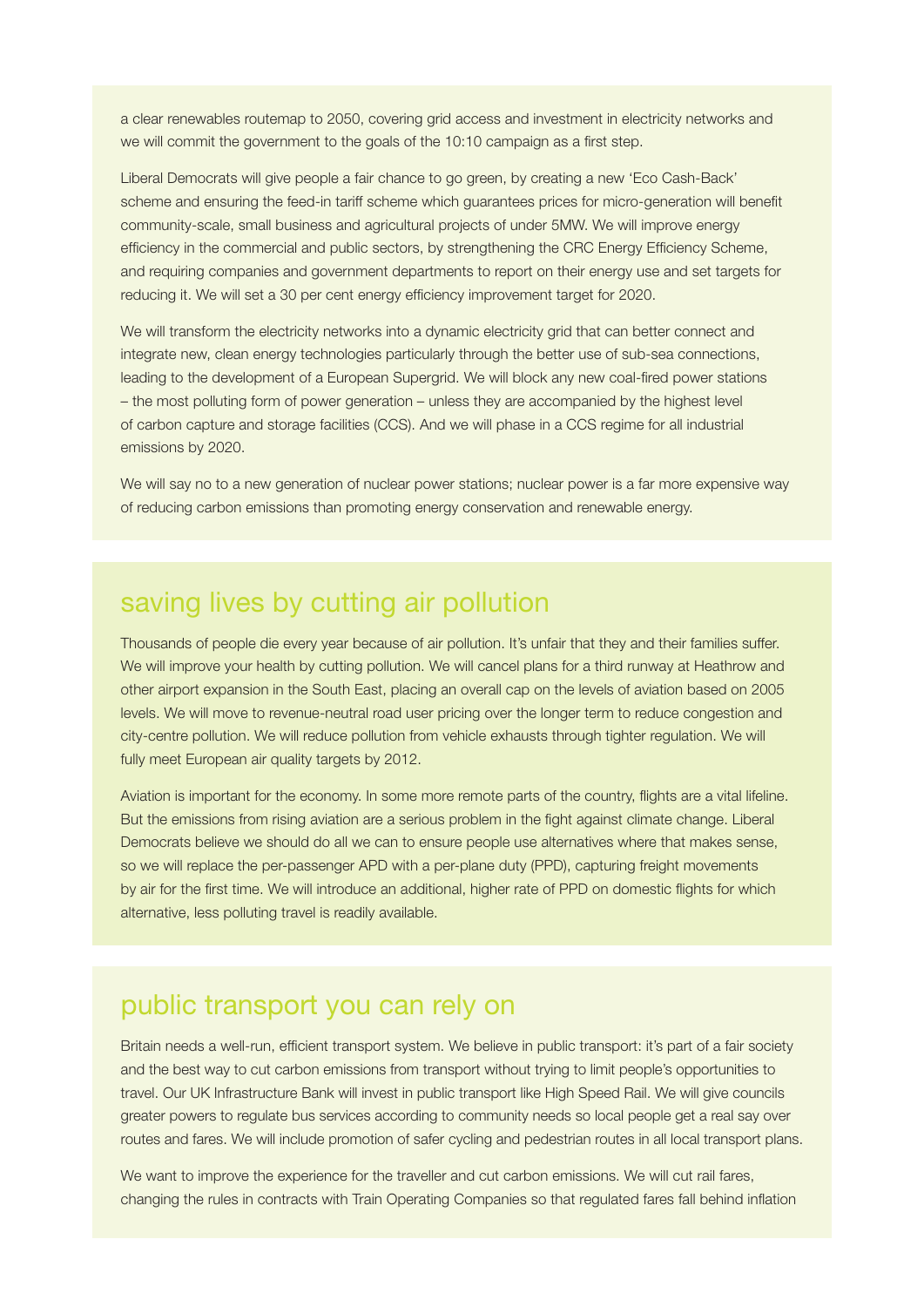by 1 per cent each year, meaning a real-terms cut. We will make Network Rail refund a third of your ticket price if you have to take a rail replacement bus service. We will switch traffic from road to rail by investing in local rail improvements, such as opening closed rail lines and adding extra tracks, paid for by cutting the major roads budget.

#### taking a global lead on climate change

We will set a target for a zero-carbon Britain that doesn't contribute at all to global warming – making the British economy carbon-neutral overall by 2050 with only 10 per cent offsets, and reducing carbon emissions in the UK by over 40 per cent of 1990 levels with no offsets by 2020 as a step on the way.

Liberal Democrats are committed to securing a legally binding global agreement on limiting the increase in global temperatures to below 1.7 degrees Celsius. We believe that such an agreement must be based on the principles of contraction and convergence (reducing emissions overall, while equalising emissions between the developed and developing worlds).

Strong and credible EU ambition, with effective UK leadership, are essential for achieving a global agreement, so that global greenhouse gas emissions peak no later than 2015. Liberal Democrats will work within Europe and internationally to give renewed urgency to global efforts to combat climate change.

We will press the EU to promote the transition to a low-carbon economy in Europe by: moving unilaterally and immediately to an EU emissions reduction target of 30% by 2020; adopting new longterm targets and policies for clean energy and energy efficiency; and expanding investment in energy technology innovation, within Europe and internationally. We will boost investment in clean energy by reforming the EU emissions trading scheme – auctioning as many allowances as possible, and encouraging other European countries to increase the use of allowance auctions with reserve prices. We will engage with major emitters and deepen diplomatic cooperation between the EU and emerging economy and developing countries who support effective international action on climate change.

At the UN level, we will support the provision of UN Adaptation Funds for developing countries, financed from international emissions markets, such as a cap-and-trade system for international emissions from aviation and shipping.

# protecting and enhancing our green and pleasant land

We live in a beautiful country, and we need to protect it better to ensure our children and grandchildren can enjoy it in the future. Liberal Democrats will change the way we protect the environment so everyone has fair access to clean water, clean air, and open spaces. We're the only party that takes seriously the responsibility of protecting our natural inheritance and ensuring access for all.

Liberal Democrats will abolish the Infrastructure Planning Commission and return decision-making, including housing targets, to local people. We will create a third party right of appeal in cases where planning decisions go against locally agreed plans and will stop 'garden grabbing', defining gardens as greenfield sites in planning law so that they cannot so easily be built over. We will equalise VAT on new build and repair, on an overall revenue-neutral basis, to encourage development on brownfield land.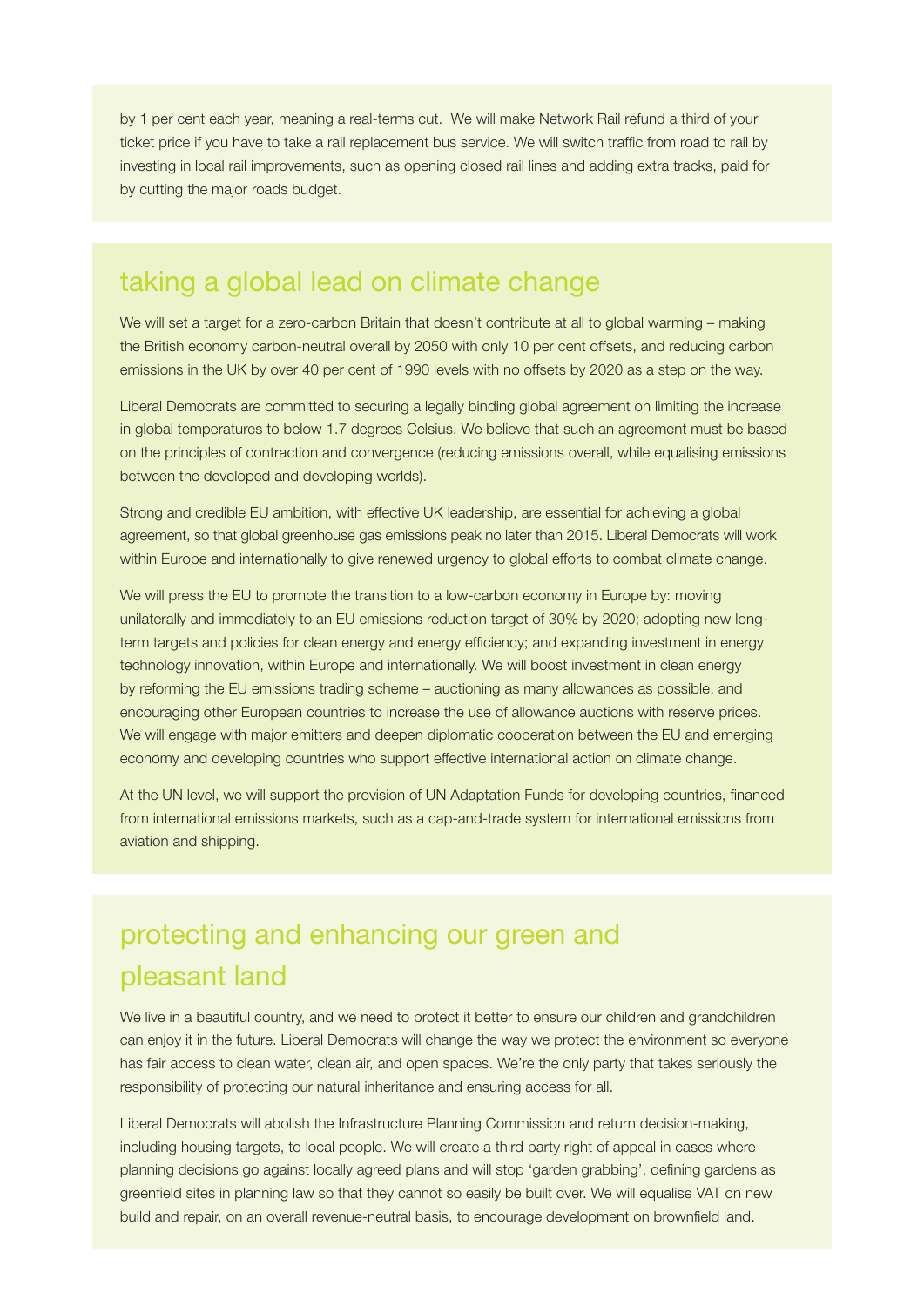

We will introduce landscape-scale policies, with measurable objectives which could include things like the promotion of biodiversity, the restoration and protection of natural features, increased tranquillity, and the encouragement of local food production and the protection. We will create a new designation – similar to Site of Special Scientific Interest status – to protect green areas of particular importance or value to the community. Natural Green Space standards will be incorporated into Local Development Frameworks to ensure accessible green space is provided for everyone.

We will aim to double the UK's woodland cover by 2050, and will introduce a new strategy to bring the UK back on target to halt the loss of habitats and species and as far as possible restore biodiversity by 2020. We will also increase the general right of access to the countryside, along the lines of the model introduced by Liberal Democrats in Scotland.